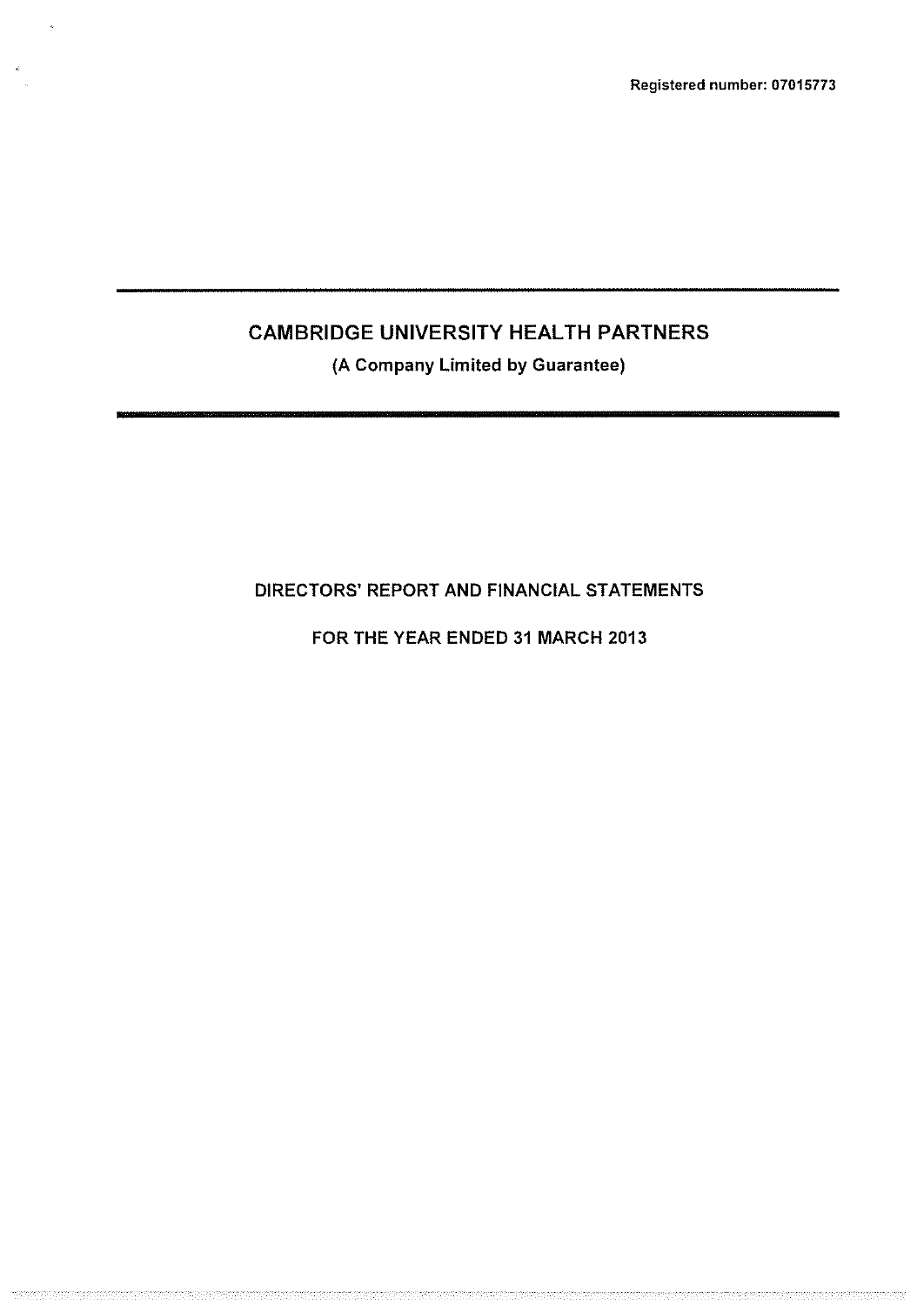$\varphi$ 

(A Company Limited by Guarantee)

# COMPANY INFORMATION

| <b>DIRECTORS</b>            | Professor Sir D K Peters (Chairman)<br>Dr M D Archer (resigned 30/10/2012)<br>Sir L K Borysiewicz<br>Professor J A Bradley<br>Mr S J Bridge<br>Mr R Burgin<br>Miss A Campbell (resigned 10/08/2012)<br>Mr D S Edwards (appointed 01/08/2012)<br>Dr G J Goodier (resigned 08/06/2012)<br>Professor P B Jones<br>Professor P H Maxwell (appointed 01/10/2012)<br>Dr K D McNeil (appointed 12/09/2012)<br>Professor D E Neal<br>Dr J W Nicholls<br>Miss J Ramsey (appointed 01/11/2012)<br>Professor J G P Sissons (resigned 30/09/2012)<br>Mr A M Thomas (appointed 02/09/2013)<br>Dr A Vegh (resigned 30/08/2013) |
|-----------------------------|------------------------------------------------------------------------------------------------------------------------------------------------------------------------------------------------------------------------------------------------------------------------------------------------------------------------------------------------------------------------------------------------------------------------------------------------------------------------------------------------------------------------------------------------------------------------------------------------------------------|
| <b>COMPANY SECRETARY</b>    | <b>Eversecretary Limited</b>                                                                                                                                                                                                                                                                                                                                                                                                                                                                                                                                                                                     |
| <b>REGISTERED NUMBER</b>    | 07015773                                                                                                                                                                                                                                                                                                                                                                                                                                                                                                                                                                                                         |
| <b>REGISTERED OFFICE</b>    | c/o Eversheds LLP<br>Kett House<br><b>Station Road</b><br>Cambridge<br>CB12JY                                                                                                                                                                                                                                                                                                                                                                                                                                                                                                                                    |
| <b>INDEPENDENT AUDITORS</b> | Peters Elworthy & Moore<br><b>Chartered Accountants &amp; Statutory Auditors</b><br>Salisbury House<br><b>Station Road</b><br>Cambridge<br>CB1 2LA                                                                                                                                                                                                                                                                                                                                                                                                                                                               |
| <b>BANKERS</b>              | Barclays Bank Plc<br>9 - 11 St Andrews Street<br>Cambridge<br>CB <sub>2</sub> 3AX                                                                                                                                                                                                                                                                                                                                                                                                                                                                                                                                |
| <b>SOLICITORS</b>           | <b>Eversheds LLP</b><br>Kett House<br><b>Station Road</b><br>Cambridge<br>CB1 2JY                                                                                                                                                                                                                                                                                                                                                                                                                                                                                                                                |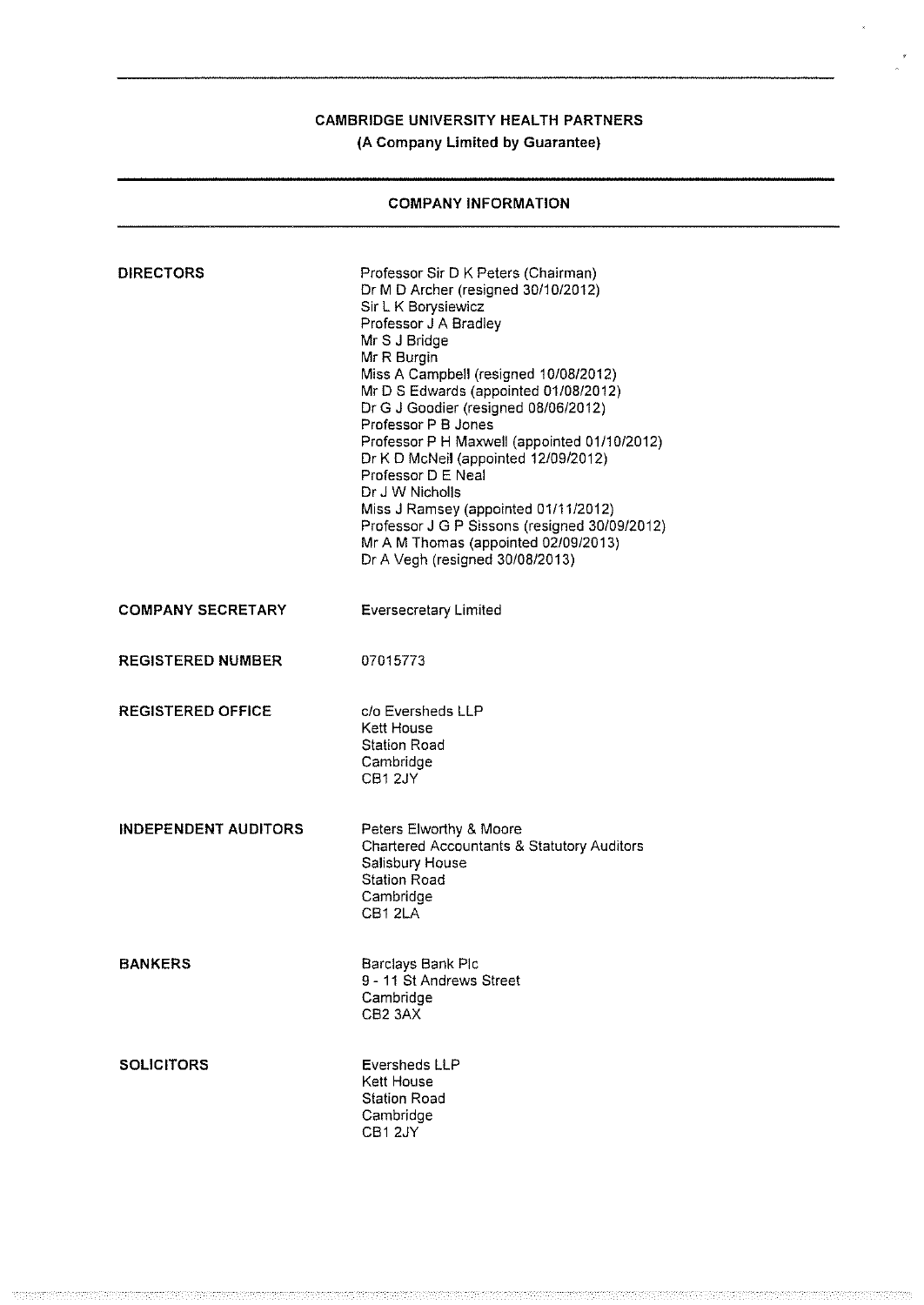$\bar{\mathbf{x}}$ 

 $\bar{b}$ 

| <b>CONTENTS</b> |  |  |  |
|-----------------|--|--|--|
|                 |  |  |  |

|                                          | Page        |
|------------------------------------------|-------------|
| Directors' Report                        | $1 - 2$     |
| <b>Independent Auditors' Report</b>      | $3 - 4$     |
| Income and Expenditure Account           | 5           |
| <b>Balance Sheet</b>                     | $\mathbf 6$ |
| <b>Notes to the Financial Statements</b> | $7 - 10$    |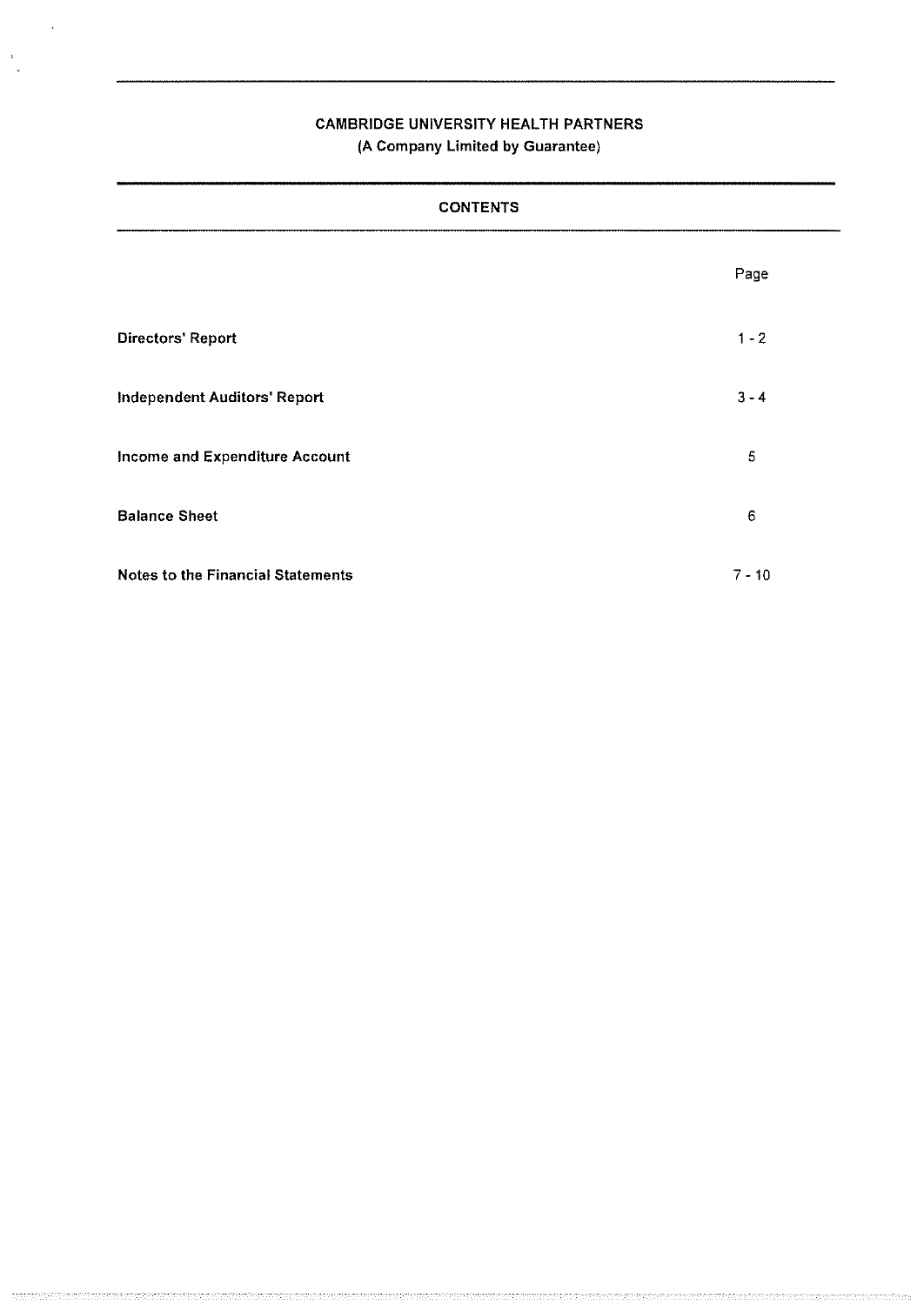(A Company Limited by Guarantee)

## DIRECTORS' REPORT FOR THE YEAR ENDED 31 MARCH 2013

The directors present their report and the financial statements for the year ended 31 March 2013.

#### PRINCIPAL ACTIVITIES

The company was founded in 2009 to act as the partnership vehicle for the organisations that collectively comprise the Cambridge Academic Health Science Centre. In that year, the Department of Health designated five centres in England as Academic Health Science Centres in recognition of their internationally competitive excellence in health care, health-related research and the education of the medical and other health care professionals. The members of the company are the University of Cambridge, Cambridgeshire and Peterborough NHS Foundation Trust, Cambridge University Hospitals NHS Foundation Trust and Papworth Hospital NHS Foundation Trust. The company also acts as the contract holder and managing agent for the Cambridgeshire and Peterborough Health Innovation and Education Cluster (HIEC), a further policy initiative of the Department of Health for which funding was awarded in 2010. The aims of the HIEC are to promote education and innovation in health care,

The company also manages and administers improvement grants as an agent for the NHS Institute for Innovation and Improvement, including the Productive General Practice Programme in 2011/12.

The company's objects are the advancement of education, health, learning and research.

#### GOING CONCERN

After making appropriate enquiries, the directors have a reasonable expectation that the company has adequate resources to continue in operational existence for the foreseeable future, For this reason they continue to adopt the going concern basis in preparing the financial statements.

#### DIRECTORS

The directors who served during the year were:

Professor Sir D <sup>K</sup> Peters (Chairman) Dr <sup>M</sup> D Archer (resigned 30/10/2012) Sir <sup>L</sup> K Borysiewicz Professor J A Bradley Mr S J Bridge Mr R Burgin Miss A Campbell (resigned 10/08/2012) Mr D S Edwards (appointed 01/08/2012) Dr G J Goodier (resigned 08/06/2012) Professor P <sup>B</sup> Jones Professor P H Maxwell (appointed 01/10/2012) Dr <sup>K</sup> D McNeil (appointed 12/09/2012) Professor D E Neal Dr J W Nicholls Miss J Ramsey (appointed 01/11/2012) Professor J G P Sissons (resigned 30/09/2012) Dr A Vegh (resigned 30/08/2013)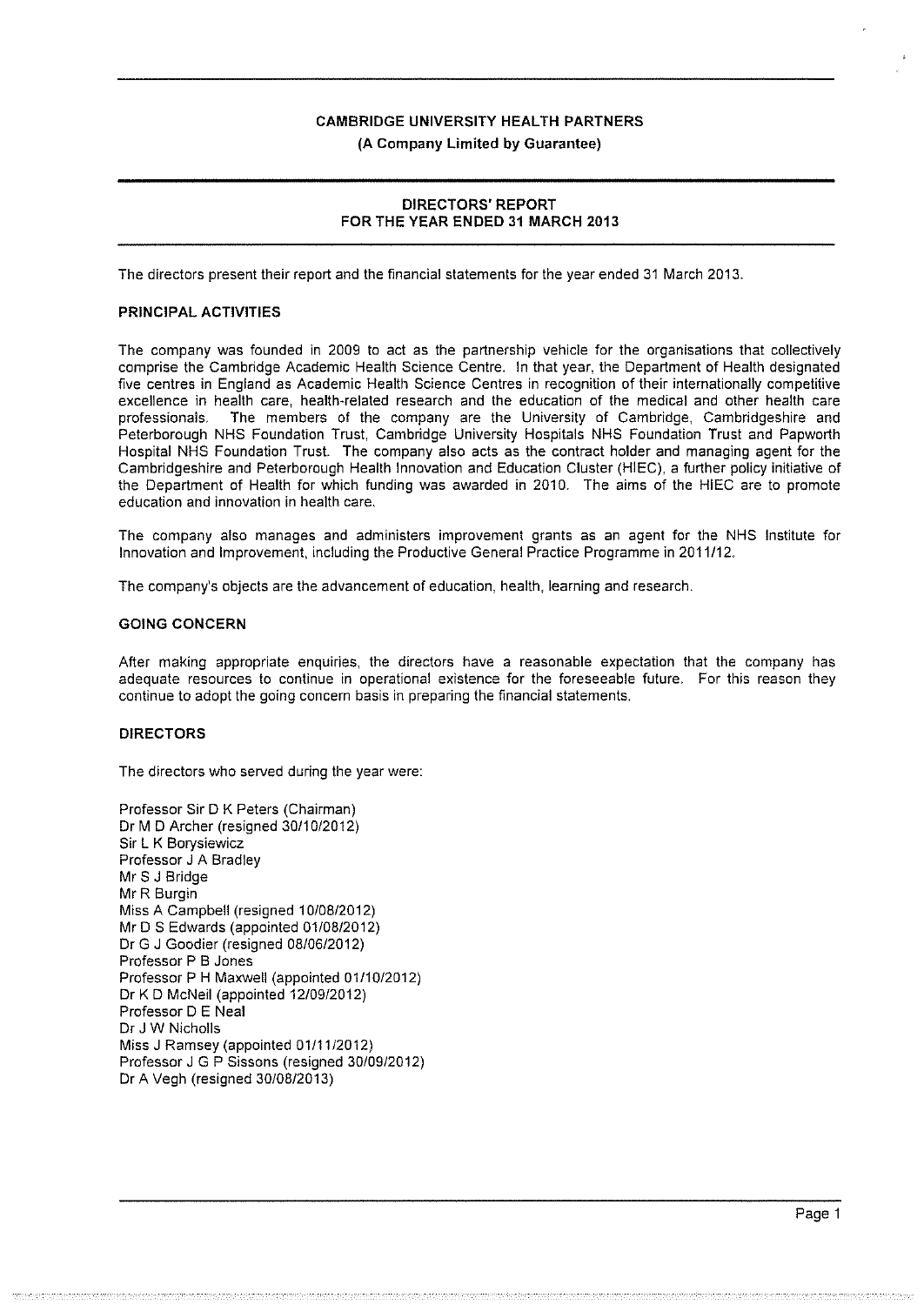(A Company Limited by Guarantee)

## DIRECTORS' REPORT FOR THE YEAR ENDED 31 MARCH 2013

#### DIRECTORS' RESPONSIBILITIES STATEMENT

The directors are responsible for preparing the Directors' Report and the financial statements in accordance with applicable law and regulations.

Company law requires the directors to prepare financial statements for each financial year. Under that law the directors have elected to prepare the financial statements in accordance with United Kingdom Generally Accepted Accounting Practice (United Kingdom Accounting Standards and applicable law). Under company law the directors must not approve the financial statements unless they are satisfied that they give a true and fair view of the state of affairs of the company and of the surplus or deficit of the company for that period. In preparing these financial statements, the directors are required to:

- select suitable accounting policies and then apply them consistently;
- make judgments and accounting estimates that are reasonable and prudent;
- prepare the financial statements on the going concern basis unless it is inappropriate to presume that the company will continue in business,

The directors are responsible for keeping adequate accounting records that are sufficient to show and explain the company's transactions and disclose with reasonable accuracy at any time the financial position of the company and enable them to ensure that the financial statements comply with the Companies Act 2006. They are also responsible for safeguarding the assets of the company and hence for taking reasonable steps for the prevention and detection of fraud and other irregularities.

## DISCLOSURE OF INFORMATION TO AUDITORS

Each of the persons who are directors at the time when this Directors' Report is approved has confirmed that:

- so far as that director is aware, there is no relevant audit information of which the company's auditors are unaware, and
- that director has taken all the steps that ought to have been taken as a director in order to be aware of any relevant audit information and to establish that the company's auditors are aware of that information,

#### AUDITORS

The auditors, Peters Elworthy & Moore, will be proposed for reappointment in accordance with section 485 of the Companies Act 2006.

In preparing this report, the directors have taken advantage of the small companies exemptions provided by section 415A of the Companies Act 2006.

This report was approved by the board on 18 November 2013 and signed on its behalf.

Khi

Professor Sir <sup>D</sup> <sup>K</sup> Peters (Chairman) Director 11 December 2013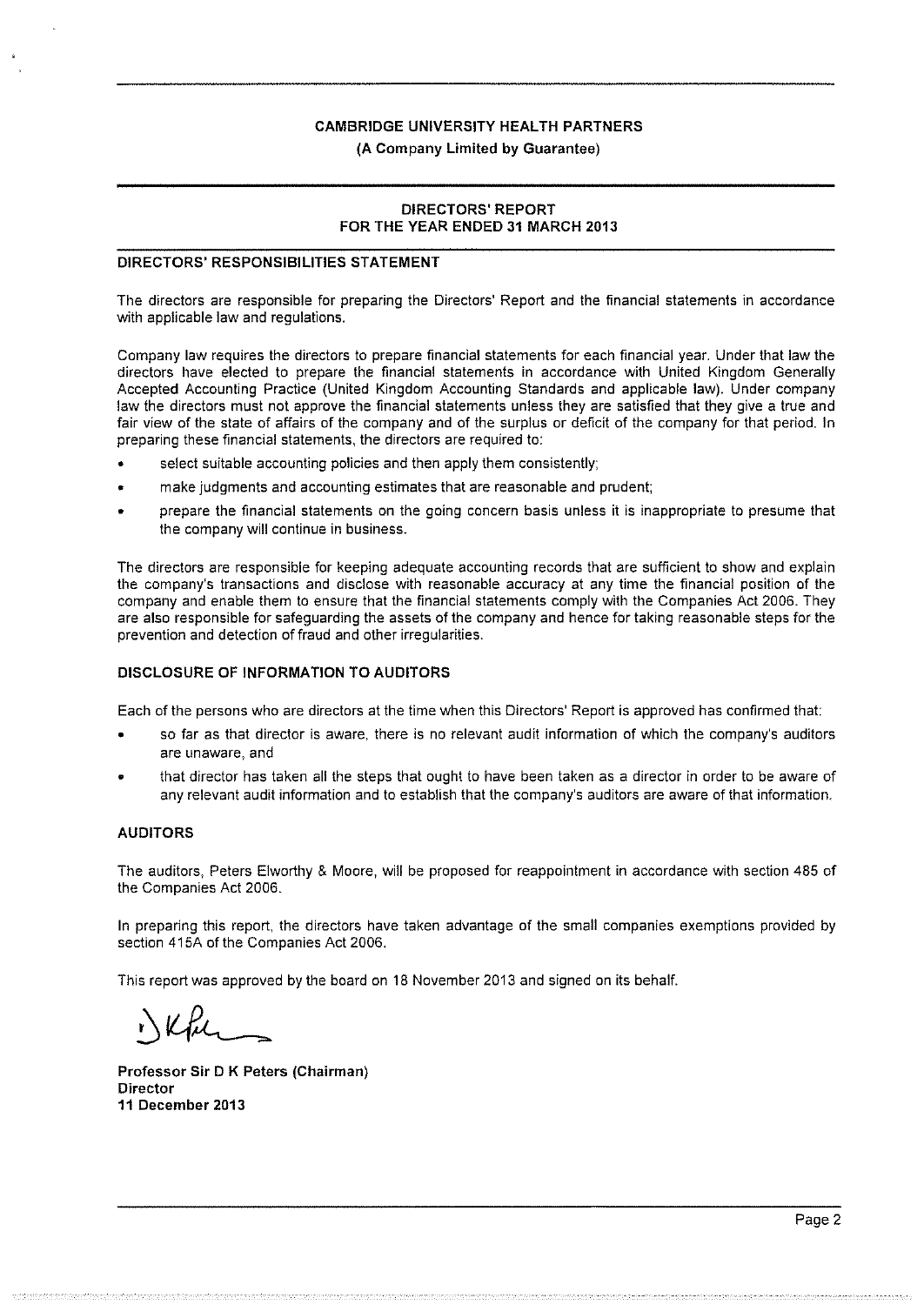# INDEPENDENT AUDITORS' REPORT TO THE MEMBERS OF CAMBRIDGE UNIVERSITY HEALTH PARTNERS

We have audited the financial statements of Cambridge University Health Partners for the year ended <sup>31</sup> March 2013, set out on pages 5 to 10. The financial reporting framework that has been applied in their preparation is applicable law and the Financial Reporting Standard for Smaller Entities (effective April 2008) (United Kingdom Generally Accepted Accounting Practice applicable to Smaller Entities).

This report is made solely to the company's members, as a body, in accordance with Chapter 3 of Part 16 of the Companies Act 2006, Our audit work has been undertaken so that we might state to the company's members those matters we are required to state to them in an Auditors' Report and for no other purpose. To the fullest extent permitted by law, we do not accept or assume responsibility to anyone other than the company and the company's members as a body, for our audit work, for this report, or for the opinions we have formed.

#### RESPECTIVE RESPONSIBILITIES OF DIRECTORS AND AUDITORS

As explained more fully in the Directors' Responsibilities Statement, the directors are responsible for the preparation of the financial statements and for being satisfied that they give a true and fair view. Our responsibility is to audit and express an opinion on the financial statements in accordance with applicable law and International Standards on Auditing (UK and Ireland). Those standards require us to comply with the Auditing Practices Board's Ethical Standards for Auditors.

#### SCOPE OF THE AUDIT OF THE FINANCIAL STATEMENTS

An audit involves obtaining evidence about the amounts and disclosures in the financial statements sufficient to give reasonable assurance that the financial statements are free from material misstatement, whether caused by fraud or error. This includes an assessment of: whether the accounting policies are appropriate to the company's circumstances and have been consistently applied and adequately disclosed; the reasonableness of significant accounting estimates made by the directors; and the overall presentation of the financial statements. In addition, we read all the financial and non-financial information in the Directors' Report to identify material inconsistencies with the audited financial statements. If we become aware of any apparent material misstatements or inconsistencies we consider the implications for our report.

#### OPINION ON FINANCIAL STATEMENTS

In our opinion the financial statements:

- give a true and fair view of the state of the company's affairs as at 31 March 2013 and of its deficit for the year then ended;
- have been properly prepared in accordance with United Kingdom Generally Accepted Accounting Practice applicable to Smaller Entities; and
- have been prepared in accordance with the requirements of the Companies Act 2006.

#### OPINION ON OTHER MATTER PRESCRIBED BY THE COMPANIES ACT 2006

In our opinion the information given in the Directors' Report for the financial year for which the financial statements are prepared is consistent with the financial statements.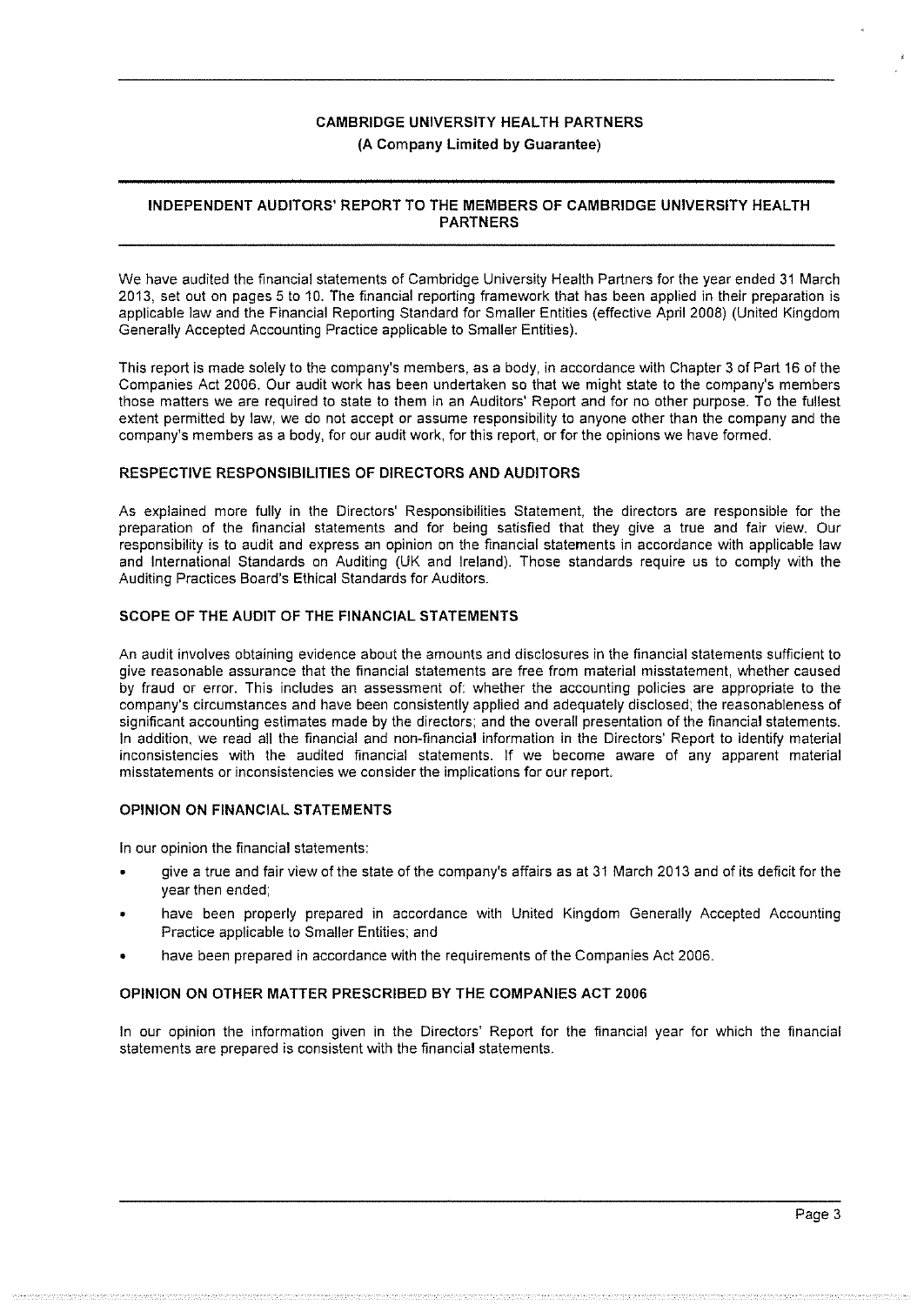# INDEPENDENT AUDITORS' REPORT TO THE MEMBERS OF CAMBRIDGE UNIVERSITY HEALTH PARTNERS

# MATTERS ON WHICH WE ARE REQUIRED TO REPORT BY EXCEPTION

We have nothing to report in respect of the following matters where the Companies Act 2006 requires us to report to you if, in our opinion:

- adequate accounting records have not been kept, or returns adequate for our audit have not been received from branches not visited by us; or
- the financial statements are not in agreement with the accounting records and returns; or
- certain disclosures of directors' remuneration specified by law are not made; or
- we have not received all the information and explanations we require for our audit; or
- the directors were not entitled to prepare the financial statements in accordance with the small companies regime and take advantage of the small companies' exemption in preparing the Directors' Report.

Laragh Jeanroy (Senior Statutory Auditor)

for and on behalf of Peters Elworthy & Moore

Chartered Accountants Statutory Auditors

Salisbury House Station Road Cambridge CB1 2LA

Date: 13 December 2013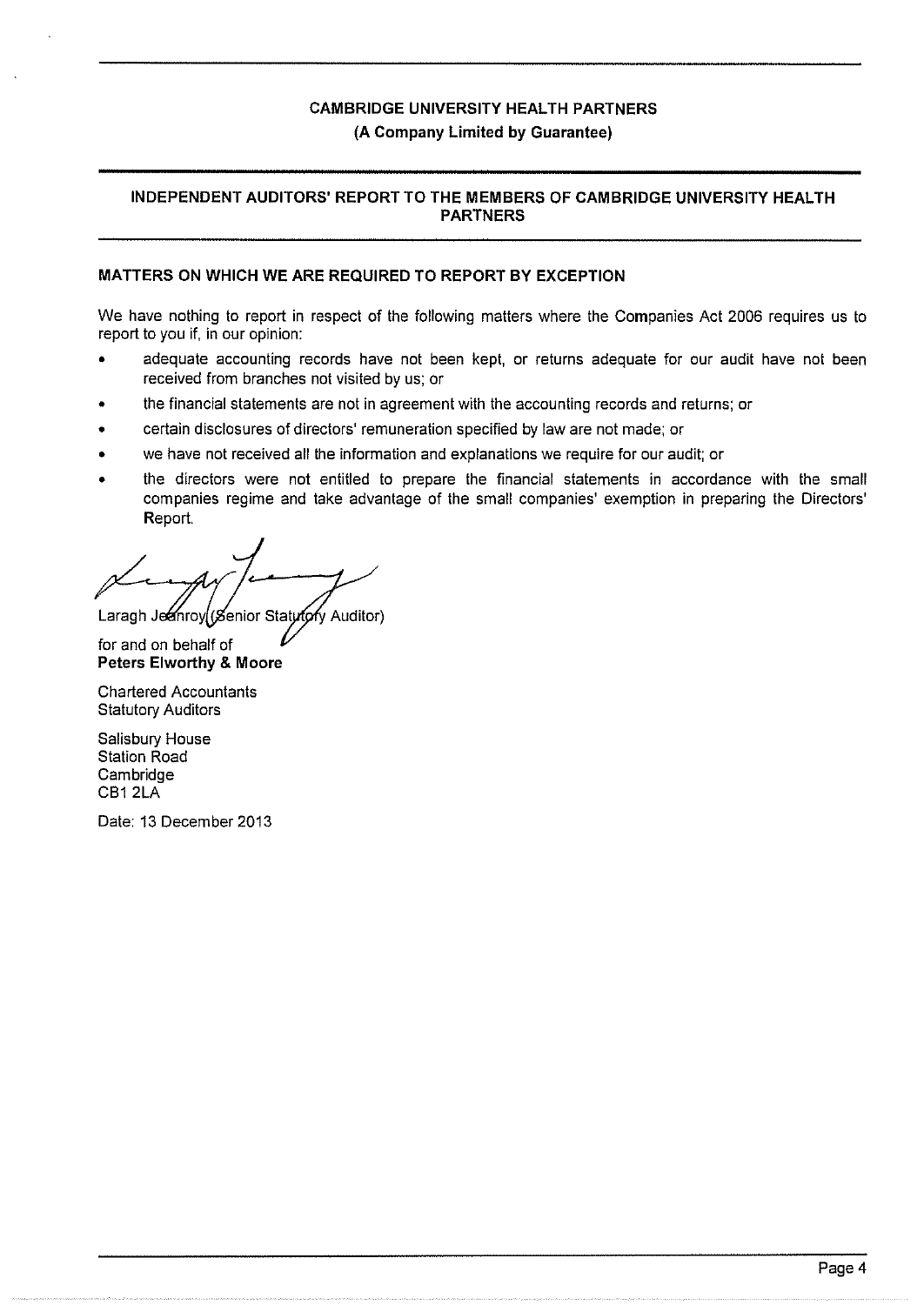# INCOME AND EXPENDITURE ACCOUNT FOR THE YEAR ENDED 31 MARCH 2013

|                                                | <b>Note</b> | 2013<br>£  | 2012<br>£  |
|------------------------------------------------|-------------|------------|------------|
| <b>TURNOVER</b>                                | 1           |            | 98,947     |
| Other operating charges                        |             | (569, 165) | (342, 833) |
| <b>OPERATING DEFICIT</b>                       | 2           | (569, 165) | (243, 886) |
| Interest receivable and similar income         |             | 5,156      | 6,540      |
| DEFICIT ON ORDINARY ACTIVITIES BEFORE TAXATION |             | (564,009)  | (237, 346) |
| Tax on deficit on ordinary activities          | 3           | (1,031)    | (11, 140)  |
| DEFICIT FOR THE FINANCIAL YEAR                 | 7           | (565,040)  | (248, 486) |

The notes on pages <sup>7</sup> to 10 form part of these financial statements.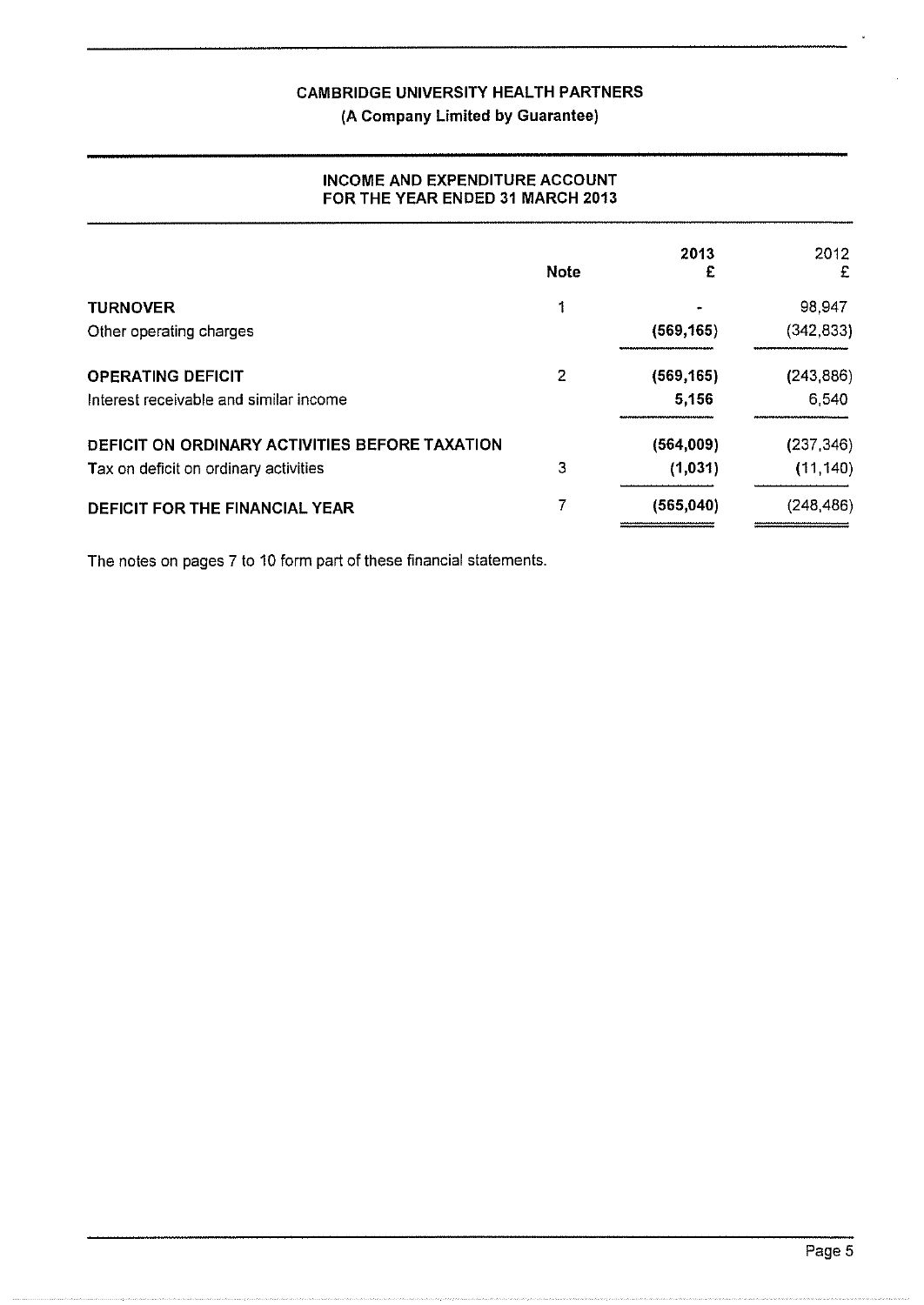# CAMBRIDGE UNIVERSITY HEALTH PARTNERS (A Company Limited by Guarantee) REGISTERED NUMBER: 07015773

| <b>BALANCE SHEET</b><br><b>AS AT 31 MARCH 2013</b> |           |           |           |            |
|----------------------------------------------------|-----------|-----------|-----------|------------|
| <b>Note</b>                                        |           | 2013<br>£ |           | 2012<br>£  |
|                                                    |           |           |           |            |
| 4                                                  |           |           |           |            |
|                                                    | 1,129,156 |           | 1,665,067 |            |
|                                                    | 1,129,156 |           | 1,666,415 |            |
| 5                                                  | (68, 505) |           | (40, 724) |            |
|                                                    |           | 1,060,651 |           | 1,625,691  |
|                                                    |           | 1,060,651 |           | 1,625,691  |
|                                                    |           |           |           |            |
| 7                                                  |           | 1,060,651 |           | 1,625,691  |
|                                                    |           | 1,060,651 |           | 1,625,691  |
|                                                    |           | £         |           | £<br>1,348 |

The financial statements have been prepared in accordance with the provisions applicable to small companies within Part 15 of the Companies Act 2006 and in accordance with the Financial Reporting Standard for Smaller Entities (effective April 2008).

The financial statements were approved and authorised for issue by the board on 18 November 2013 and were signed on its behalf by

 $DPL$ 

Professor Sir <sup>D</sup> <sup>K</sup> Peters (Chairman) Director

Date: 11 December 2013

The notes on pages 7 to 10 form part of these financial statements.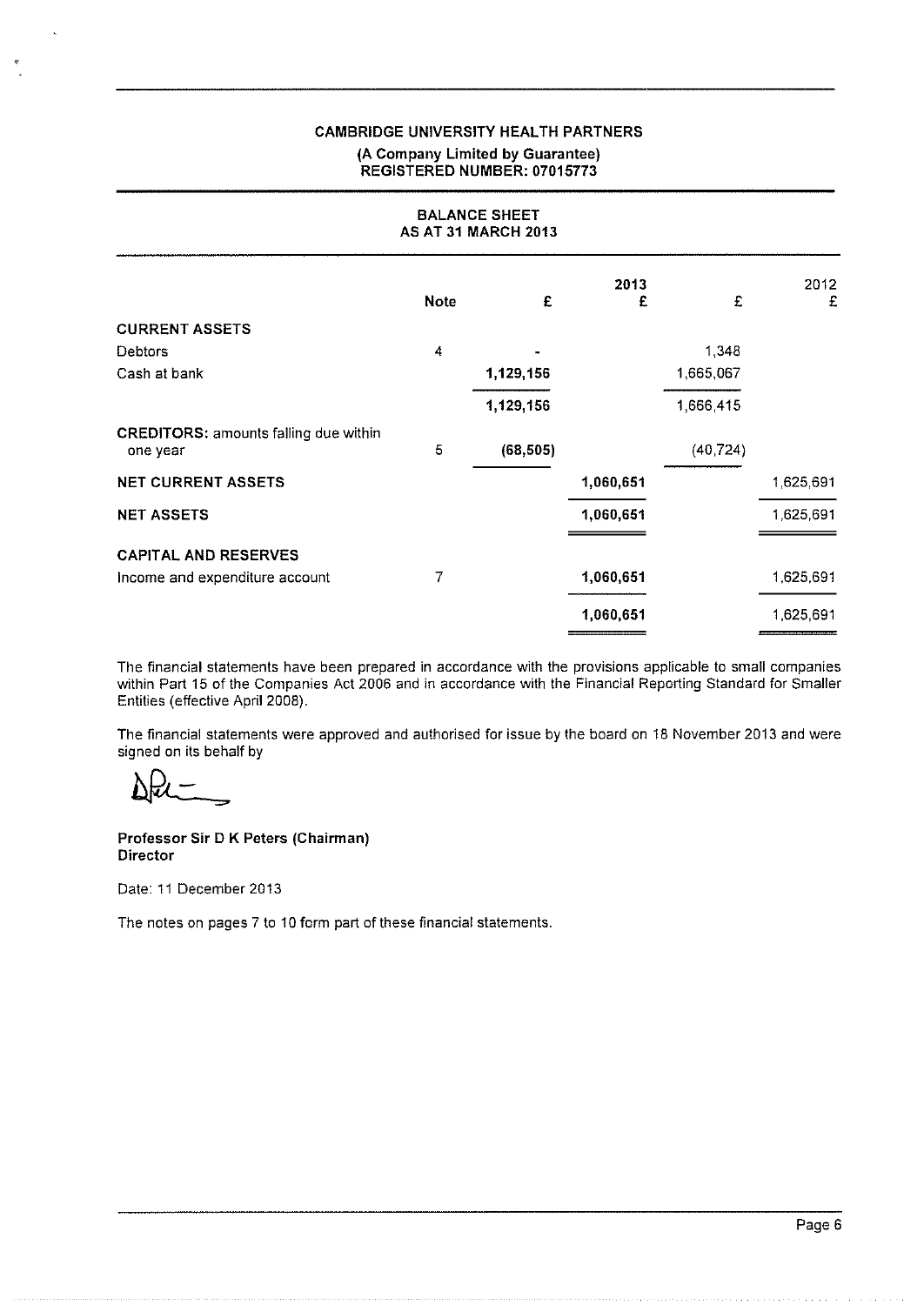## NOTES TO THE FINANCIAL STATEMENTS FOR THE YEAR ENDED 31 MARCH 2013

## 1. ACCOUNTING POLICIES

### 1.1 Basis of preparation of financial statements

The financial statements have been prepared under the historical cost convention and in accordance with the Financial Reporting Standard for Smaller Entities (effective April 2008).

## L2 Cash flow

The financial statements do not include a Cash Flow Statement because the company, as a small reporting entity, is exempt from the requirement to prepare such a statement under the Financial Reporting Standard for Smaller Entities (effective April 2008).

## 1.3 Turnover

Turnover comprises revenue recognised by the company in respect of HIEC and matched funding receivable in the year, exclusive of Value Added Tax.

# 2. OPERATING DEFICIT

The operating deficit is stated after charging:

|                        | 2013  | 2012  |
|------------------------|-------|-------|
|                        | ¢     | t.    |
| Auditors' remuneration | 4.878 | 4.620 |
|                        |       |       |

During the year, no director received any emoluments (2012- £NIL).

# 3. TAXATION

|                                                   | 2013 | 2012   |
|---------------------------------------------------|------|--------|
|                                                   |      |        |
| UK corporation tax charge on deficit for the year | 1031 | 11.140 |
|                                                   |      |        |

#### Factors affecting tax charge for the year

The company is a mutual trading company and a not-for-profit organisation. As such, corporation tax is only payable on investment income and profits arising from non-member income.

#### Factors that may affect future tax charges

There are no factors that may affect future tax charges.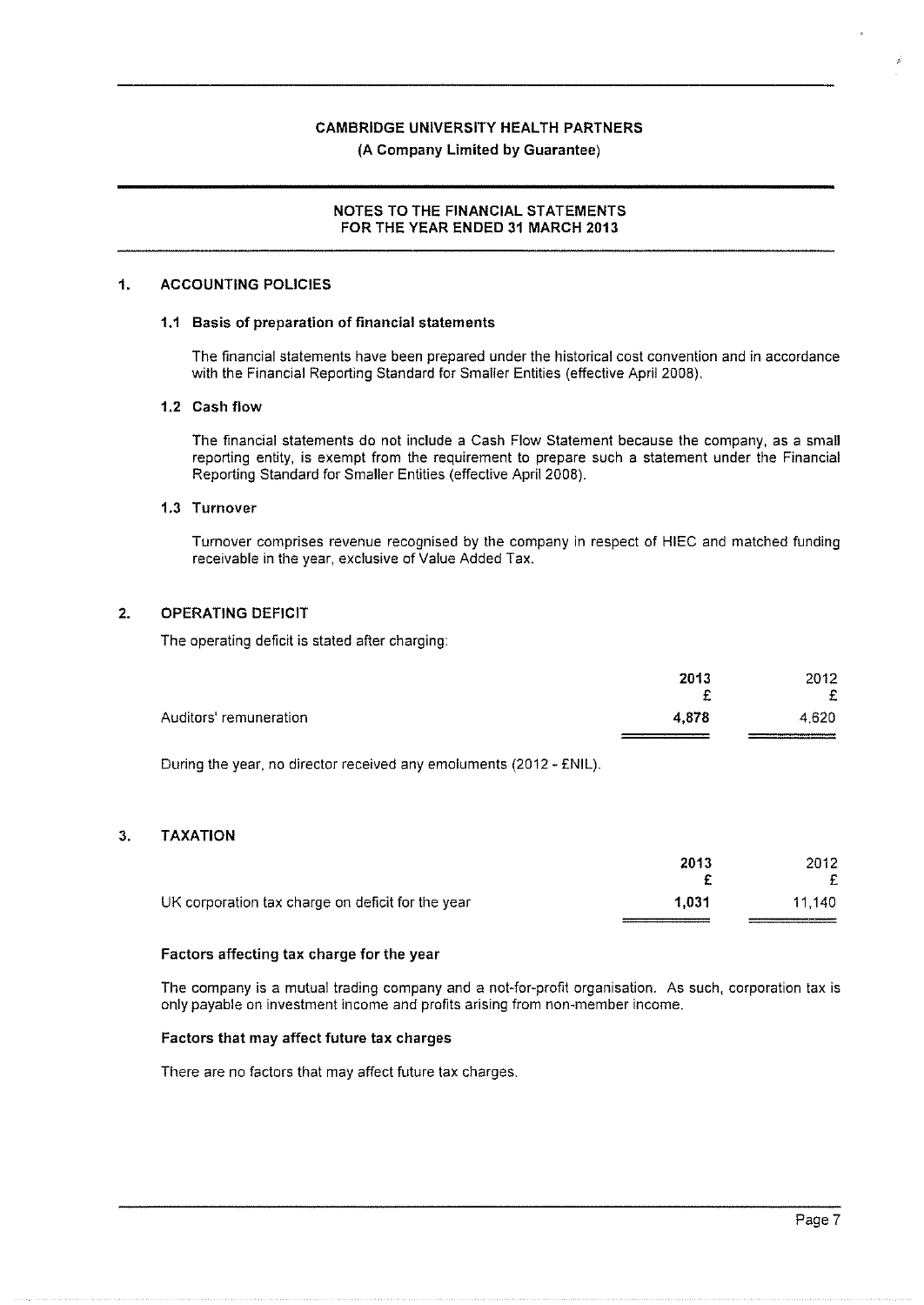# NOTES TO THE FINANCIAL STATEMENTS FOR THE YEAR ENDED 31 MARCH 2013

## 4. DEBTORS

 $\overline{\mathbf{z}}$ 

|    |                                                          | 2013<br>£       | 2012<br>£        |
|----|----------------------------------------------------------|-----------------|------------------|
|    | Due from Cambridge University Hospitals NHS Trust        |                 | 1,348            |
|    |                                                          |                 | 1,348            |
| 5. | <b>CREDITORS:</b><br>Amounts falling due within one year |                 |                  |
|    |                                                          | 2013<br>£       | 2012<br>£        |
|    | Corporation tax<br>Other creditors                       | 1,031<br>67,474 | 11,140<br>29,584 |
|    |                                                          | 68,505          | 40,724           |
|    |                                                          |                 |                  |

## 6. COMPANY STATUS

The company is a private company limited by guarantee and consequently does not have share capital. Each of the members is liable to contribute an amount not exceeding LI towards the assets of the company in the event of liquidation.

# 7. RESERVES

|                                                   | Income and<br>expenditure<br>account<br>£ |
|---------------------------------------------------|-------------------------------------------|
| At 1 April 2012<br>Deficit for the financial year | 1,625,691<br>(565,040)                    |
| At 31 March 2013                                  | 1,060,651                                 |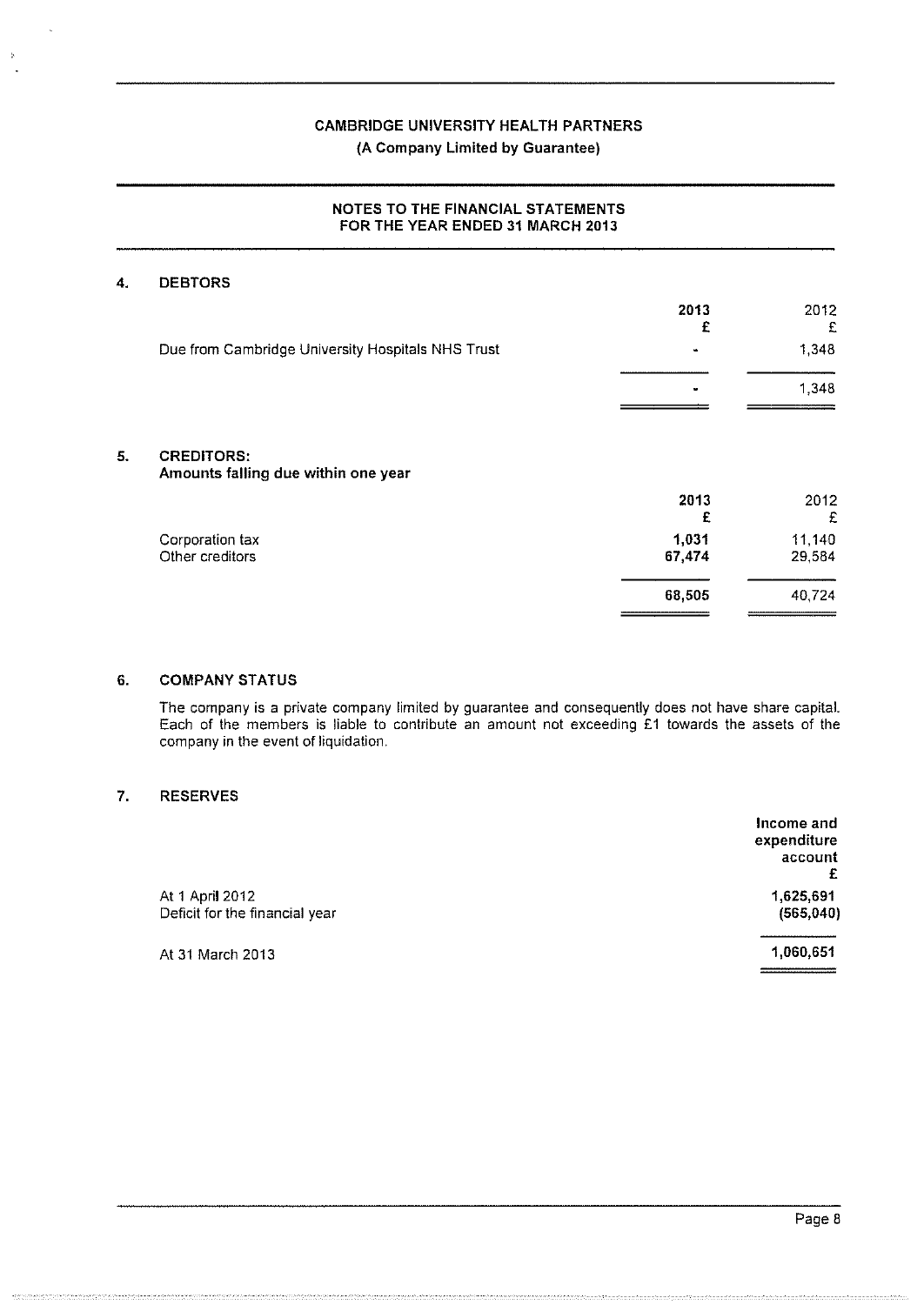(A Company Limited by Guarantee)

#### NOTES TO THE FINANCIAL STATEMENTS FOR THE YEAR ENDED 31 MARCH 2013

## 8. RELATED PARTY TRANSACTIONS

Cambridge University Hospitals NHS Foundation Trust (CUH) is one of the members of the company. Agency income of £NIL (2012- £49,162) was transferred from CUH during the year. Dr G Goodier, Dr <sup>M</sup> Archer, Mr K D McNeil and Miss J Ramsey are directors of CUH, Prof J G P Sissons and Mr P H Maxwell non-executive directors and Prof J A Bradley and Prof A Neale Honorary Consultants, As at 31 March 2013 the sum of £44,538 (2012 - £1,348 owed by) was owed to CUH by the company and is included in other creditors above.

In addition, CUH provides a hosting arrangement for the company which involves the provision of serviced office space and the secondment of staff. Under the membership agreement, the costs of company operations are shared equally between the members. CUH meets all operations of the company and recovers contributions from the other three members to offset 75% of costs. A breakdown of the costs incurred by CUH on behalf of CUHP and of the contributions received by CUH from the other members is included below:

|                            | 2013<br>£  | 2012<br>£  |
|----------------------------|------------|------------|
| Staff costs                | (235, 102) | (241, 966) |
| Other costs                | (162, 899) | (103, 697) |
| Sub total                  | (398, 001) | (345, 663) |
| Contributions from members | 309,900    | 306,000    |
| Other income               | 335        | 12.500     |
| Sub total                  | (87, 766)  | (27, 163)  |
| Contribution from CUH      | 103,275    | 102,000    |
| Notional surplus           | 15,509     | 74,837     |

The notional surplus is carried forward for offset against members' contributions in future years,

Cambridge and Peterborough NHS Foundation Trust (CPFT) is one of the members of the company. A members' contribution of £103,300 (2012 -£102,000) was paid during the year. Ms A Campbell, Mr D S Edwards, Mr <sup>A</sup> <sup>M</sup> Thomas and Dr <sup>A</sup> Vegh are directors of CPFT and Prof P <sup>B</sup> Jones an Honorary Consultant.

Papwofth Hospital NHS Foundation Trust (PHFT) is one of the members of the company. <sup>A</sup> members' contribution of £103,300 (2012 - £102,000) was paid during the year. Mr S J Bridge and Mr R Burgin are directors of PHFT and Prof J A Bradley a non-executive director.

The University of Cambridge (UoC) is one of the members of the company. A members' contribution of £103,300 (2012 - £102,000) was paid during the year. Sir <sup>L</sup> Borsiwiecz is a Vice Chancellor of the University of Cambridge and Prof P <sup>B</sup> Jones, Prof D E Neal, Prof J A Bradley, Prof P Sissons and Dr J Nicholls are senior employees.